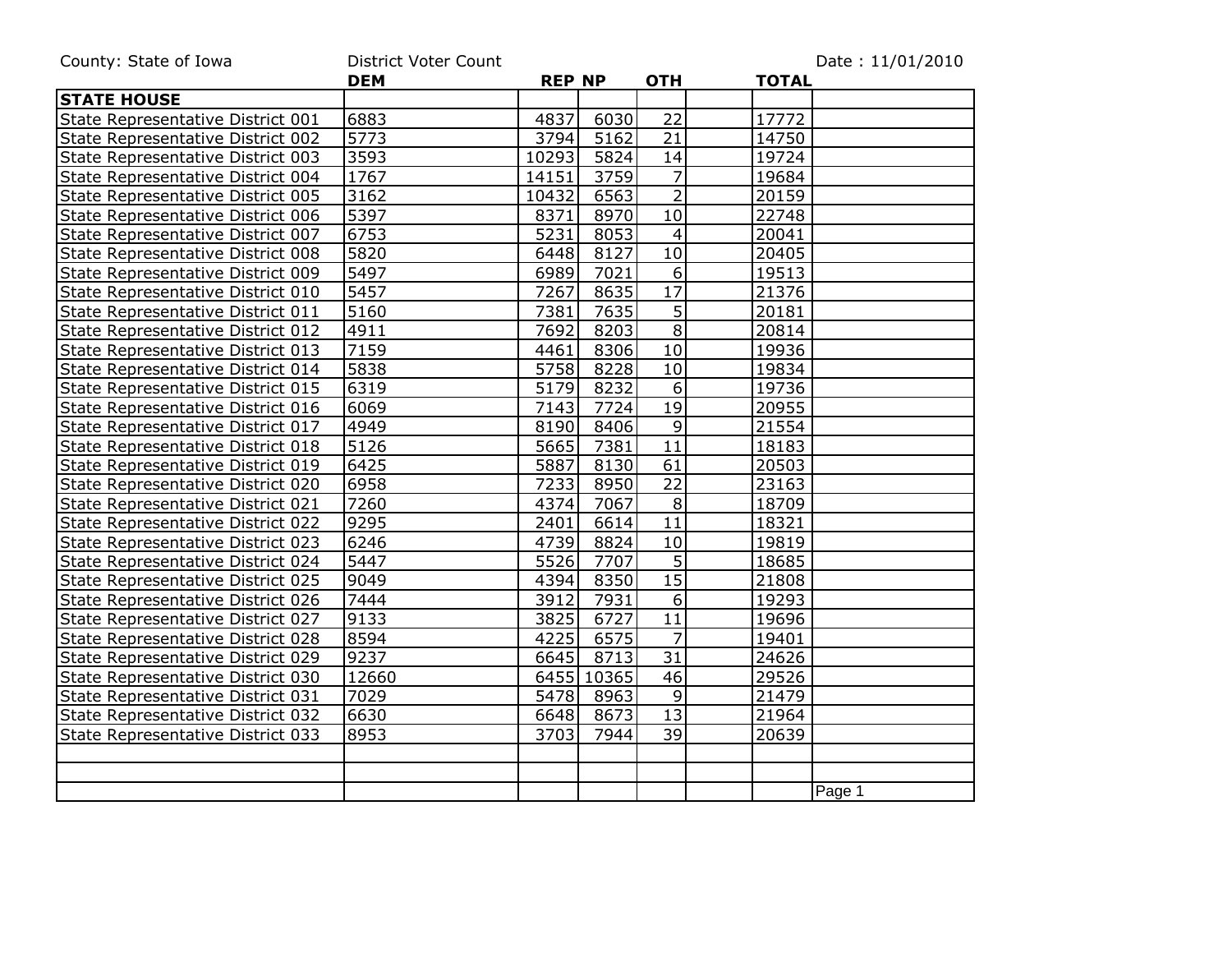| County: State of Iowa             | <b>District Voter Count</b> |               |            |                 | Date: 11/01/2010 |
|-----------------------------------|-----------------------------|---------------|------------|-----------------|------------------|
|                                   | <b>DEM</b>                  | <b>REP NP</b> |            | <b>OTH</b>      | <b>TOTAL</b>     |
| State Representative District 034 | 8317                        | 4671          | 7300       | 20              | 20308            |
| State Representative District 035 | 7873                        | 7591          | 9359       | 18              | 24841            |
| State Representative District 036 | 8010                        | 8191          | 9886       | $\overline{33}$ | 26120            |
| State Representative District 037 | 7481                        | 7062          | 8149       | $\overline{23}$ | 22715            |
| State Representative District 038 | 8718                        | 5006          | 6213       | $\overline{22}$ | 19959            |
| State Representative District 039 | 6009                        | 5967          | 9143       | 13              | 21132            |
| State Representative District 040 | 5246                        | 7674          | 7739       | $\overline{12}$ | 20671            |
| State Representative District 041 | 8211                        | 6150          | 6535       | 9               | 20905            |
| State Representative District 042 | 8870                        | 7515          | 7340       | $\overline{23}$ | 23748            |
| State Representative District 043 | 6413                        | 5957          | 7255       | 6               | 19631            |
| State Representative District 044 | 5233                        | 7132          | 7644       | 6               | 20015            |
| State Representative District 045 | 8144                        |               | 5932 10762 | 121             | 24959            |
| State Representative District 046 | 8590                        | 6552          | 8523       | 48              | 23713            |
| State Representative District 047 | 9138                        | 13777         | 14949      | 22              | 37886            |
| State Representative District 048 | 6776                        | 5521          | 8152       | 14              | 20463            |
| State Representative District 049 | 7742                        | 5280          | 6827       | 16              | 19865            |
| State Representative District 050 | 4969                        | 6327          | 7384       | $\overline{9}$  | 18689            |
| State Representative District 051 | 5830                        | 5967          | 8261       | 16              | 20074            |
| State Representative District 052 | 4571                        | 6735          | 7583       | $\overline{5}$  | 18894            |
| State Representative District 053 | 4873                        | 8374          | 7871       | $\overline{5}$  | 21123            |
| State Representative District 054 | 5852                        | 6438          | 6877       | $\overline{17}$ | 19184            |
| State Representative District 055 | 5057                        | 6609          | 6754       | 10              | 18430            |
| State Representative District 056 | 5898                        | 7074          | 6215       | 13              | 19200            |
| State Representative District 057 | 4806                        | 9199          | 7502       | $\, 8$          | 21515            |
| State Representative District 058 | 5510                        | 7516          | 7367       | $\overline{9}$  | 20402            |
| State Representative District 059 | 7379                        | 7729          | 5217       | $\overline{9}$  | 20334            |
| State Representative District 060 | 6989                        | 7549          | 6162       | 24              | 20724            |
| State Representative District 061 | 10389                       | 5034          | 4583       | $\overline{33}$ | 20039            |
| State Representative District 062 | 8249                        | 3306          | 4872       | 23              | 16450            |
| State Representative District 063 | 7729                        | 8989          | 6423       | 21              | 23162            |
| State Representative District 064 | 8849                        | 4934          | 5217       | 30              | 19030            |
| State Representative District 065 | 7955                        | 2928          | 4638       | 29              | 15550            |
| State Representative District 066 | 8694                        | 2123          | 3943       | 36              | 14796            |
|                                   |                             |               |            |                 | Page 2           |